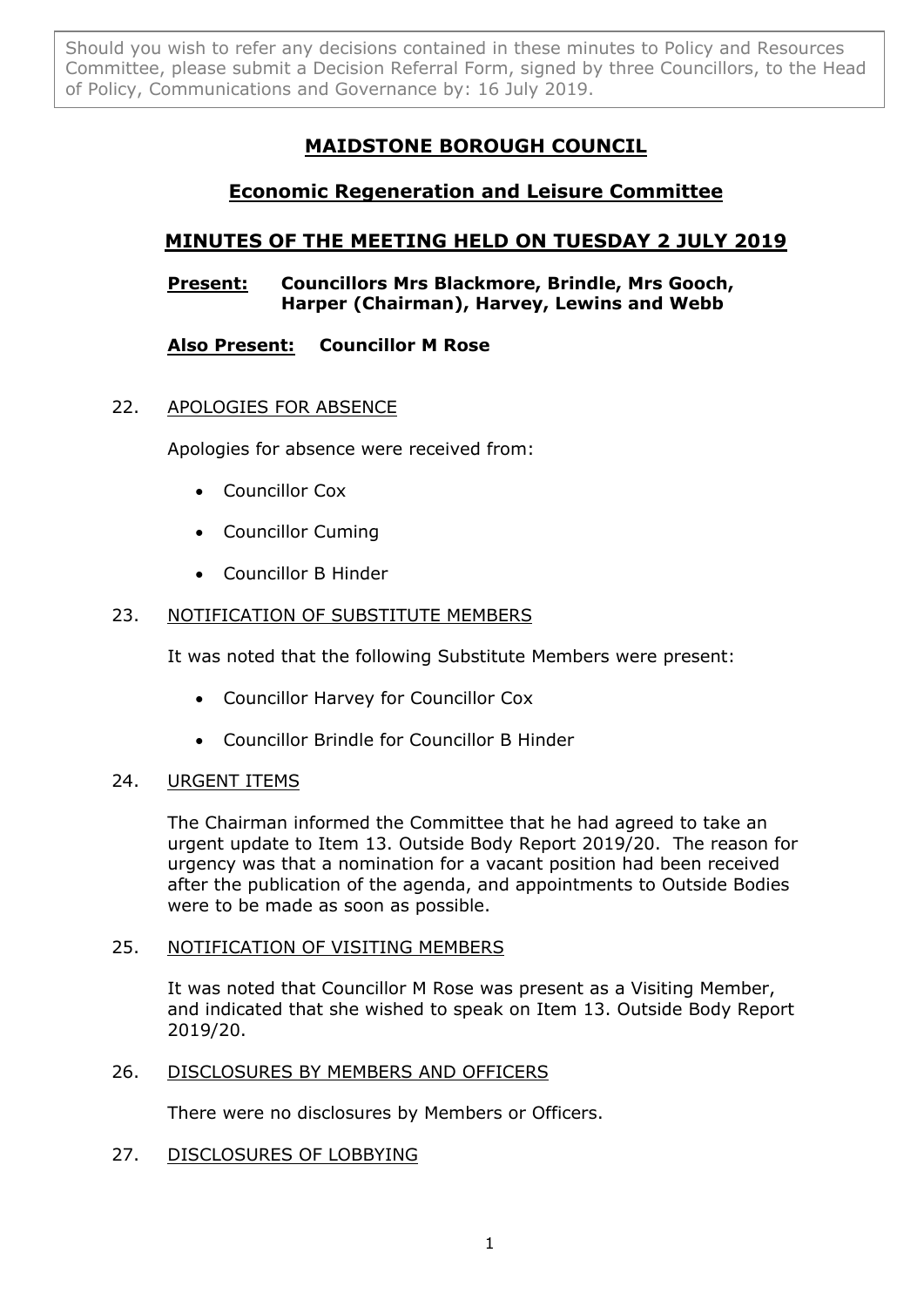There were no disclosures of lobbying.

#### 28. TO CONSIDER WHETHER ANY ITEMS SHOULD BE TAKEN IN PRIVATE BECAUSE OF THE POSSIBLE DISCLOSURE OF EXEMPT INFORMATION.

**RESOLVED:** That all items be taken in public as proposed.

#### 29. MINUTES OF THE MEETING HELD ON 4 JUNE 2019

**RESOLVED:** That the minutes of the meeting held on 4 June 2019 be approved as a correct record and signed.

#### 30. PRESENTATION OF PETITIONS

There were no petitions.

#### 31. QUESTION AND ANSWER SESSION FOR MEMBERS OF THE PUBLIC

There were no questions from members of the public.

#### 32. COMMITTEE WORK PROGRAMME

The Head of Regeneration and Economic Development informed the Committee that amendments to the Work Programme were required:

- "Museums Agreeing the 'Story of Maidstone'" was to be removed as the topic was included within the "Options Report for the Gallery Transformation Project at the Museum".
- "Sports Provision Review Project Timeline Approval" was to be removed, as this was encompassed within the "Delivery Programme for the Sports/Leisure Review".
- "Festival and Events Strategy" was to be scheduled for 26 November 2019.

Furthermore, the Head of Regeneration and Economic Development explained that work associated with the Sports/Leisure Review was to be rebranded as "Making Maidstone More Active", in order to better reflect the desired outcome of the work.

**RESOLVED:** That the Committee Work Programme be noted, as amended.

#### 33. REPORTS OF OUTSIDE BODIES

The Committee thanked the report authors for their reports.

**RESOLVED:** That the Reports of Outside Bodies be noted.

34. OUTSIDE BODY REPORT 2019/20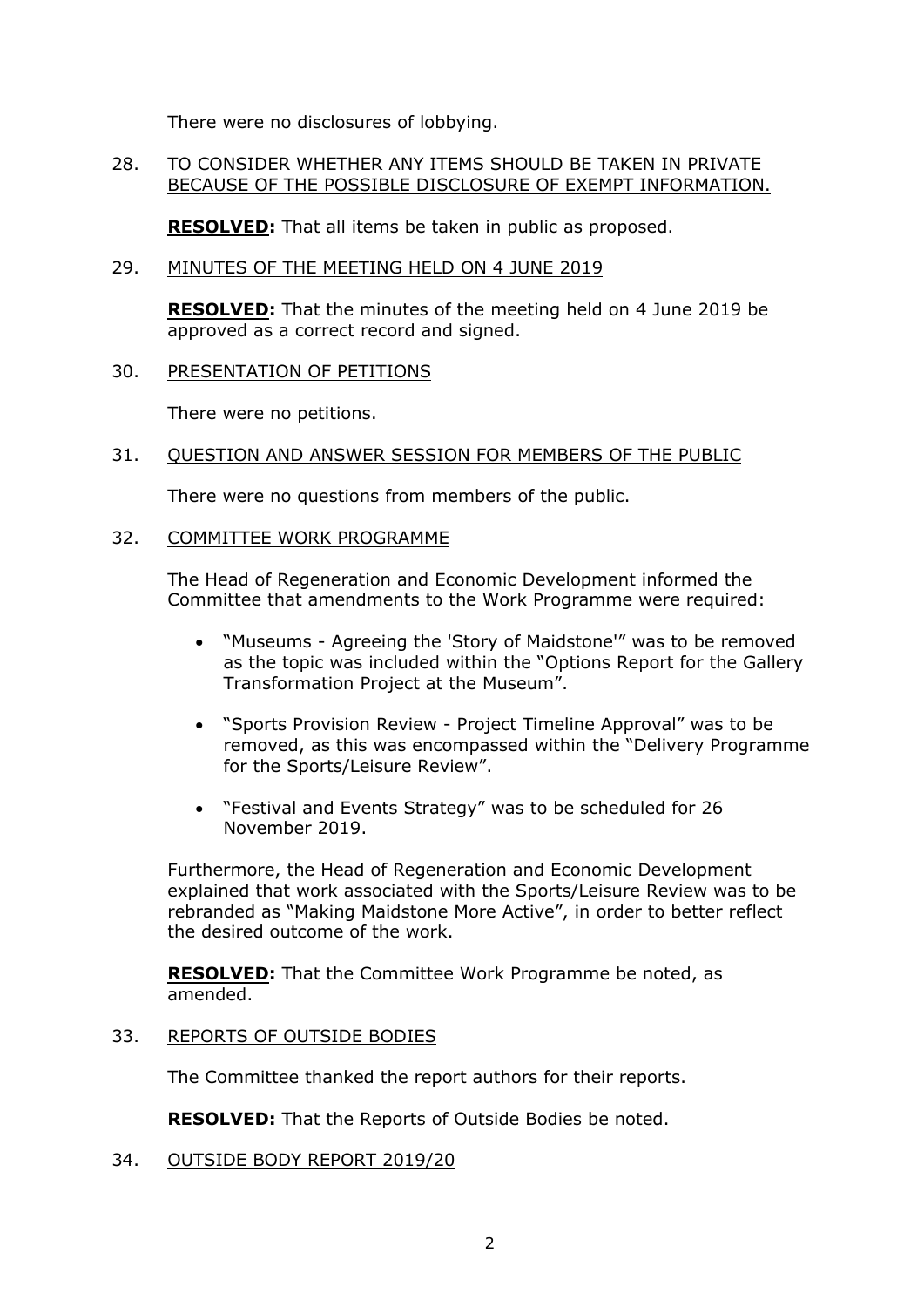The Democratic Services Officer outlined that the report summarised Outside Bodies that were within the remit of the Economic Regeneration and Leisure Committee. It was stated that some Councillors had time remaining on their terms of office, having previously been appointed as Council Representatives, while other Councillors had been automatically appointed for the 2019/20 municipal year. The following nominations had been received for vacant positions:

- Councillor English for the Collis Millennium Green Trust.
- Councillors W Hinder and Khadka for the Maidstone Twinning Association.
- Councillor M Rose for the Maidstone Area Arts Partnership.

Councillor M Rose addressed the Committee as a Visiting Member.

The Committee noted that there were outstanding vacancies on the Brenchley Charity and Maidstone Area Arts Partnership. Following an explanation of the remit of the Brenchley Charity, Councillor Brindle stated that she wished to be considered for the role of Council Representative on the organisation. The Committee commented that the vacancy on the Maidstone Area Arts Partnership was closely linked to the "Draft Arts and Cultural Plan for the Borough" item that was to be considered in September 2019. Therefore, the Committee would consider options for filling this vacancy over the Summer.

## **RESOLVED:** That:

- 1. The current Council Representatives be noted.
- 2. Councillor English be appointed as a Council Representative on the Collis Millennium Green Trust.
- 3. Councillor W Hinder be appointed as a Council Representative on the Maidstone Twinning Association.
- 4. Councillor Khadka be appointed as a Council Representative on the Maidstone Twinning Association.
- 5. Councillor M Rose be appointed as a Council Representative on the Maidstone Area Arts Partnership.
- 6. Councillor Brindle be appointed as a Council Representative on the Brenchley Charity.

Voting: Unanimous

#### 35. ECONOMIC DEVELOPMENT STRATEGY - REDRAFTED MOTION

The Head of Regeneration and Economic Development explained that following the resolution of the Economic Regeneration and Leisure